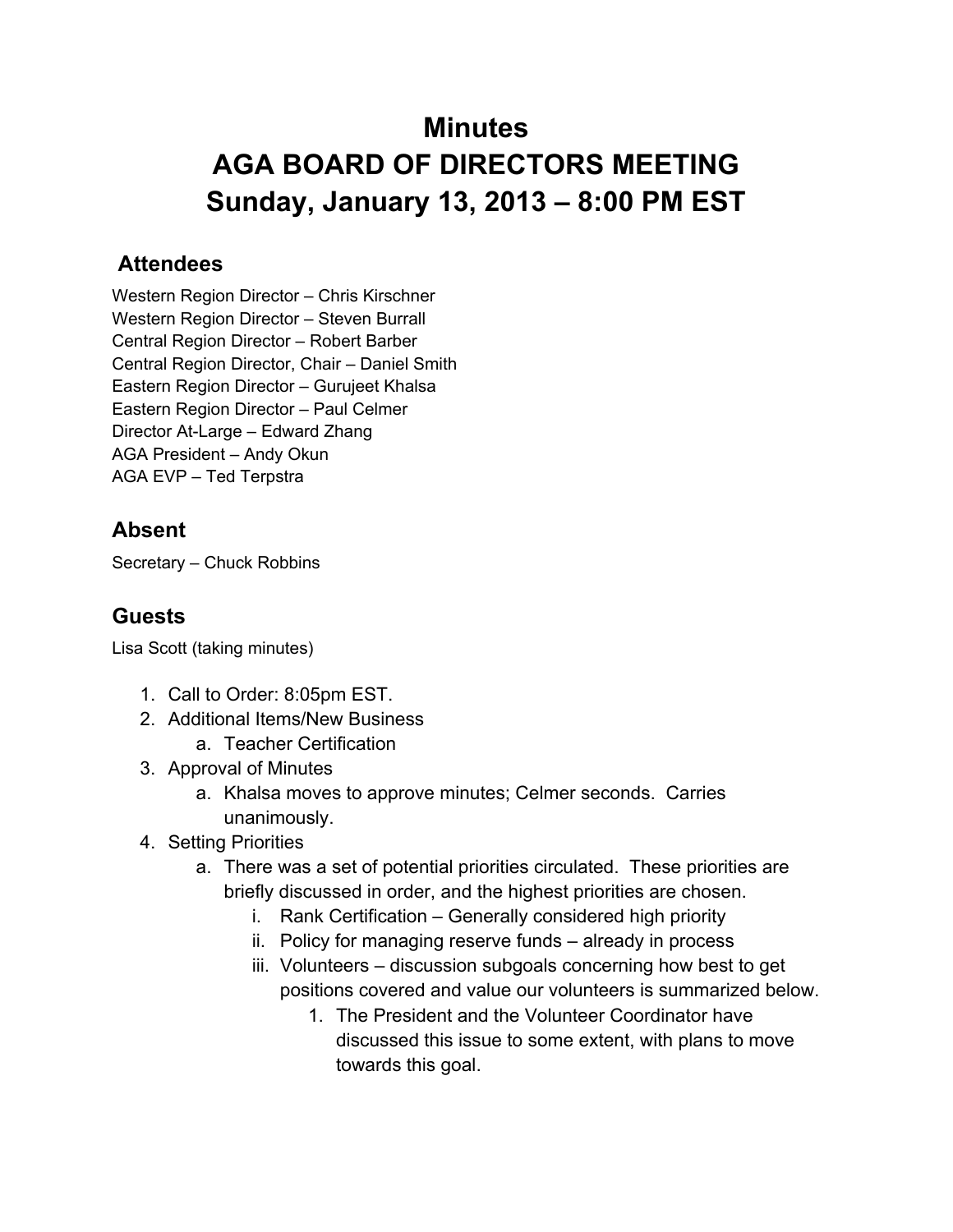- 2. Many of the subgoals are an essential on-going part of the organization since it is a volunteer organization.
- 3. Kirschner indicates that the goals are good, but may be too aggressive as a one-year policy goal, particularly as many of the items are something on which a volunteer organization must always focus.
- 4. Zhang suggests that this year we focus on 30-40% of the volunteer positions. As former Volunteer Coordinator, he is particularly aware of the lack of definition of volunteers and their positions.
- 5. Kirschner suggests that we fill a few positions at a time, give them a few months, and the re-evaluate the position and go from there. This would be one reason that this is a multiyear goal.
- iv. Fundraising
	- 1. Okun indicates that the marketing committee is already actively working toward a goal like this. A public goal may make the committee work harder, but it is already an active effort, much more than it has been in the past.
	- 2. Khalsa asks what we have gotten in terms of sponsorships in the last 1-3 years.
	- 3. Discussion of whether or not the monetary amount of the goal is appropriate. Kirschner indicates that this type of goal seems too easy to fail, as it does not have "8 out of 10" or "6 out of 10" outcomes, it is simply succeed or fail.
	- 4. Okun indicates that specific goals include: finding a real sponsor for the Masters; finding sponsors for a proper domestic North American Professional Tournament. Accomplishing both of these goals would be roughly \$50,000, would be a big victory, and they would be concrete accomplishments.
	- 5. Okun indicates that one of his goals for 2013 is to hold a professional tournament, and this is related to the proposed goal. Khalsa says that he likes this goal as it includes fundraising and other associated features of the goal.
	- 6. Zhang suggests further cultivating our relationships with current and potential sponsors.
	- 7. Okun informs the board that at the Marketing Committee meeting this past week, the Committee did a similar goalsetting process, including discussing the way in which the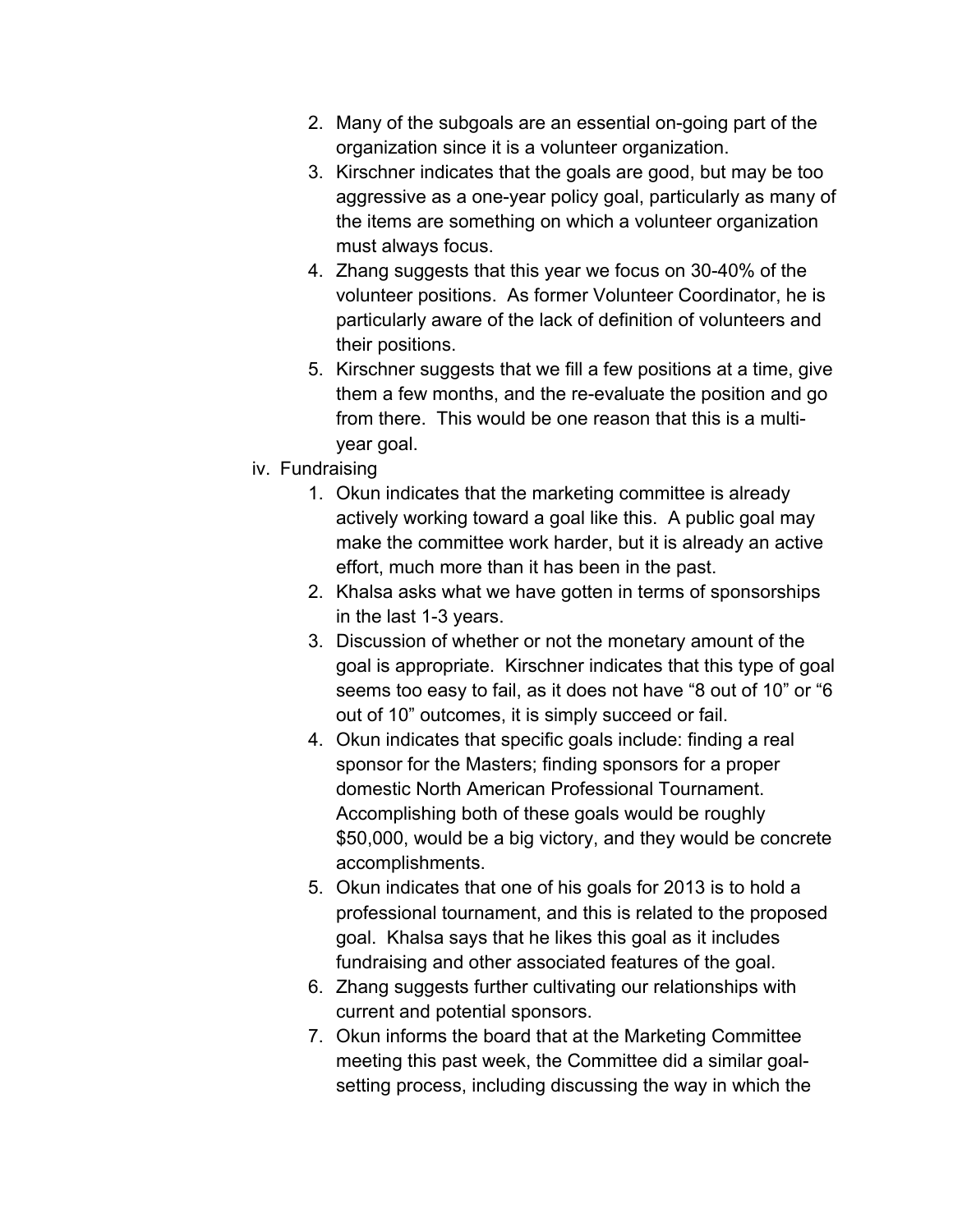AGA has liaise with sponsors in the past.

- v. Establish a Prospective Member Database
	- 1. Discussion of how we identify a prospective member: individuals, organizations, etc.
	- 2. Khalsa suggests that this priority can be used to identify people early, when they have expressed any interest in the game of go, but before they have actually come to an AGA tournament or become an AGA member. The goal is to reach out to a broader audience of potential members.
	- 3.
- vi. Establish a Mentor System
	- 1. Okun indicates that this is something that most people on the phone have experienced, but not something that has touched all AGA or potential-AGA members. The AGF already has a type of mentor system in place, but for a much smaller population. Our mentor system would necessarily be somewhat different.
- vii. Paying for Core Services
	- 1. Paul Barchilon submitted a suggestion that we pay for core services, specifically the membership database and ratings systems. Okun does not know his thoughts on the issue yet because he does not know the cost or whether or not the service would be better.
	- 2. Smith thought it was worth discussing. Khalsa would support it for core services, for example the AGAGD.
	- 3. Okun indicates that the question is what do we consider core, and what is worth paying for. The AGAGD is an example of creating something, even if it is an update of what we had before, whereas the ratings system is routine upkeep and data input. Paying someone to maintain and to create are two different things. This may be a cost/benefit discussion rather than a goal discussion.
	- 4. In light of Okun's remarks, Khalsa now feels that this something we need to do on an ongoing basis, and is not necessarily a goal.
	- 5. Okun suggests that we don't make it a goal, but move it to current business and discuss investigating the issue.

viii.Membership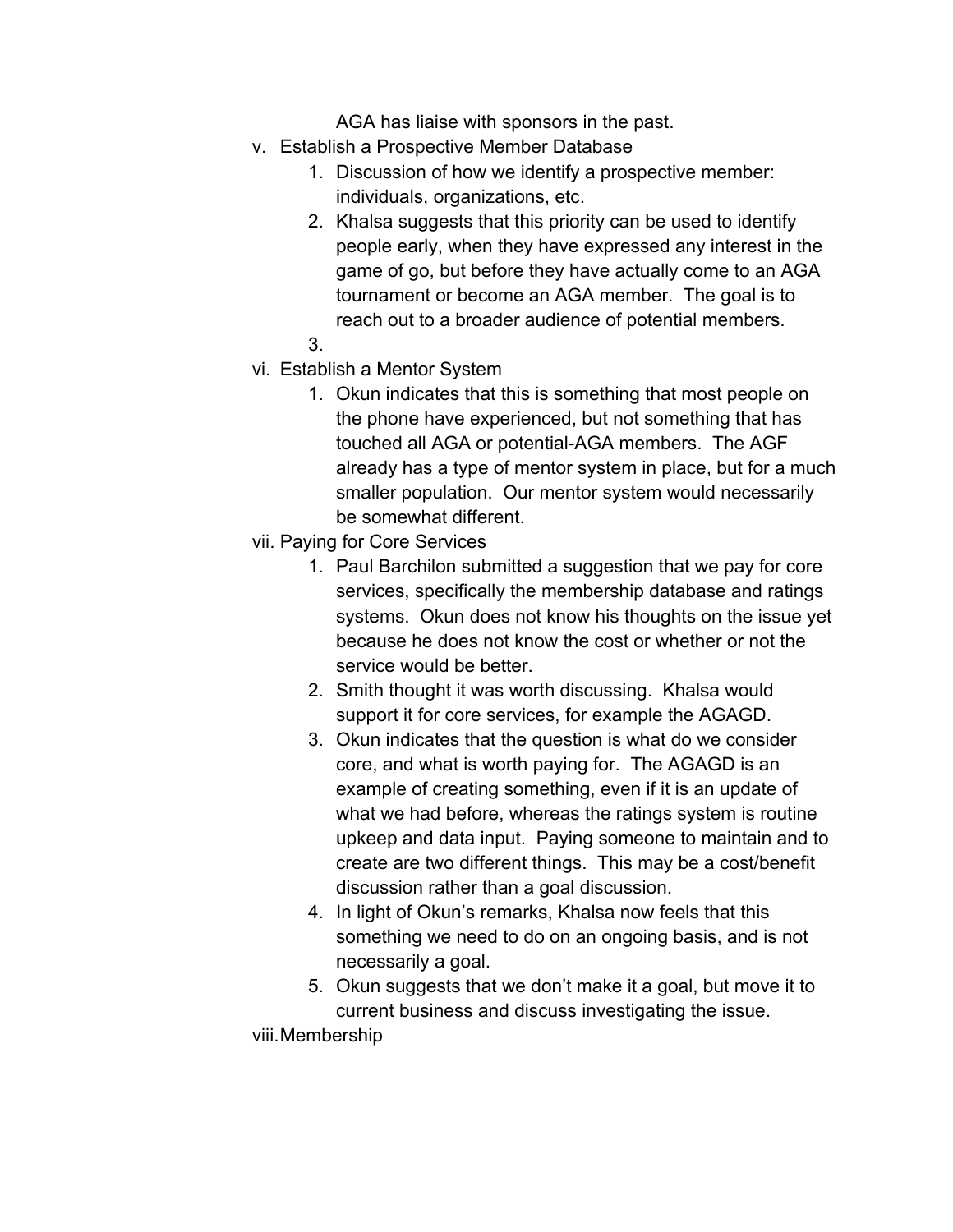- 1. Smith indicates that if we got 1000 new members, that would pay for a profession to run the database, or other part or fulltime person.
- 2. Okun is concerned with having a goal of new members. We do not understand how we get or keep members; this is a problem in an of itself, but the lack of knowledge on the issue exists nonetheless.
- 3. Khalsa is concerned that we do not have a concrete means of reaching this goal.
- 4. Okun says that the goal of utilizing a concrete means of increasing membership is great, but we don't know what that means would be. He is also concerned that because Abramson did not find a means of increasing membership, one of his promises, and lost some goodwill on account of that.
- 5. Terpstra (Executive VP) shares that yesterday he ran a free tournament and was able to sign up 10 new AGA members through the event.
- 6. Okun would prefer a goal of running some number of tournaments or new tournaments, and would be a more concrete of moving towards this goal through means over which we have more control. In-person tournaments are one of the raisons d'etre of the AGA, so this would be a natural way to increase membership.
- 7. Khalsa asks who would accomplish this goal of 1000 new members?
- 8. Smith indicates that he would suggesting hiring someone, and that they may come up with reasons to join other than tournaments.
- 9. Kirschner suggest that the goal for retaining this number of members is too high. Chess and bridge associations have similar drop-out rates to the AGA, and Kirschner has a feeling that this drop-out rate is unavoidable, especially if they still have it with their greater resources.
- ix. Player Strength
	- 1. Smith feels that because we have put so much effort into providing services to stronger players, we should also focus on the far greater number of weaker players.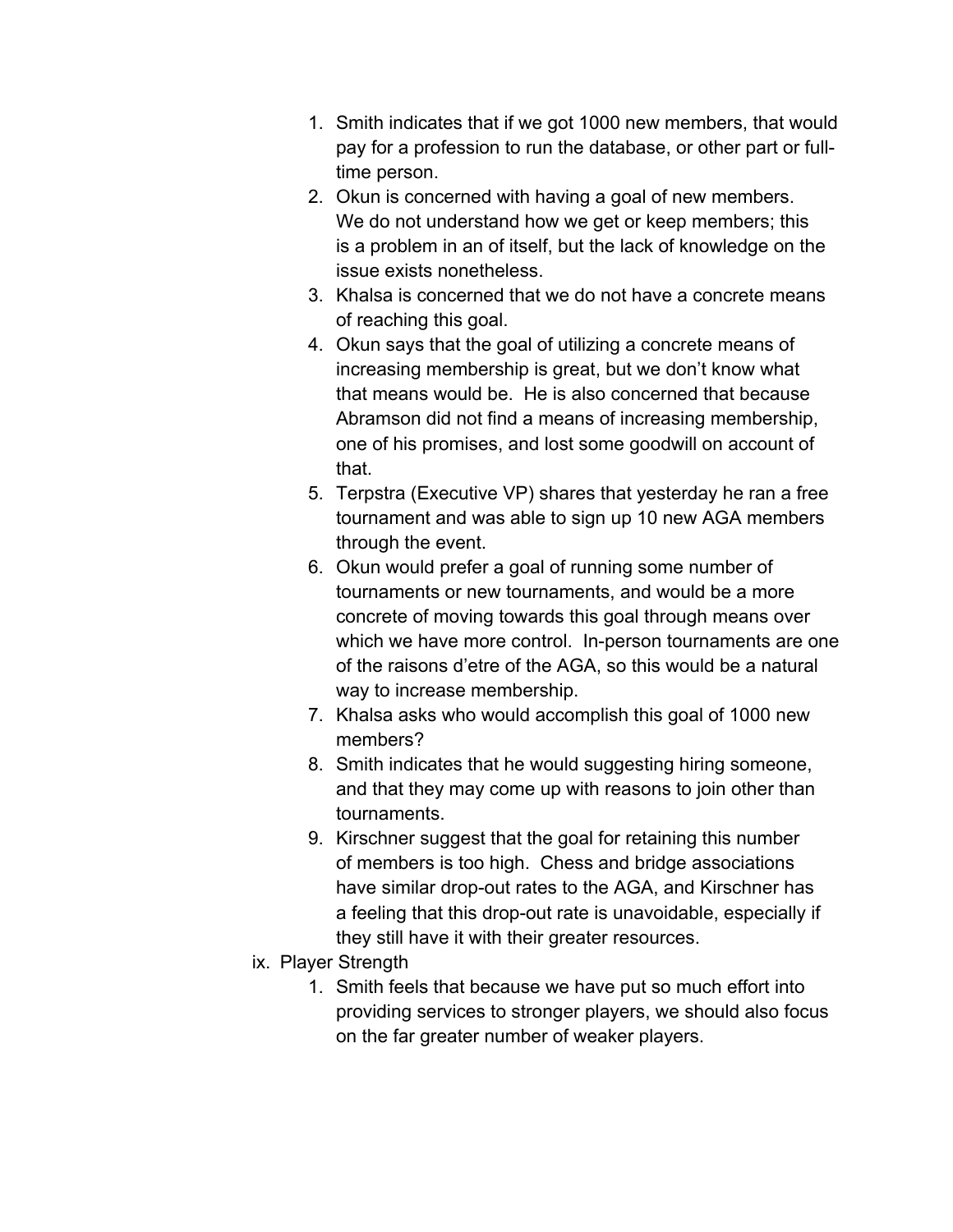- 2. Okun concurs that it is a good idea to provide services to players, for example double-digit kyu players, trying to become stronger. This could be a type of a mentor program.
- 3. Zhang suggests that this and the previous item are very related. The top-value items for AGA members are the EJournal, tournaments, and ranks. Zhang suggests that increasing the number of subscribers to the EJournal would be a great promotional tool.
- x. Publicity
	- 1. Okun summarizing the goals, consisting of one or a combination of the following: 1) 1 million viewers of something on YouTube; 2) 1 cumulative hour of national news time (ex. 1 minute in 60 markets); 3) Broadcast news appearance in all 3 regions.
	- 2. Khalsa asks what the YouTube idea would be. Okun responds that the Marketting Committee has discussed using a company that does someone auto-tuned videos, but has not moved forward due to financing. Many of the videos that get high play on YouTube are not the kind of videos we would necessarily like to promote.
	- 3. Zhang suggest that we use the EJournal more and create promotional flyers connected to big events in major areas.
	- 4. Okun is looking for a volunteer to fill a position that would liaise with Asian organizations, serve as publicist in Asia, etc. We have the advantage of being a relatively cheap organization to sponsor, and could be particularly useful to Asian companies in re-promoting at home.
	- 5. Zhang has learned a little about internet marketing, which would use the internet to promote in ways that we are not currently promoting ourselves.
- xi. Develop a Stronger AGA online presence
	- 1. There are three parts of this goal: 1) a branded online (teaching and playing) AGA presence; 2) creating of an AGA online rating system; 3) Organize and direct regular rated online tournaments.
	- 2. Okun indicates that he would only undertake part 2 if it were one of the board's key priorities, because it would entail a great deal of work and details to work out. For part 3, the AGA currently uses online games to determine representatives or qualification for specific tournaments, but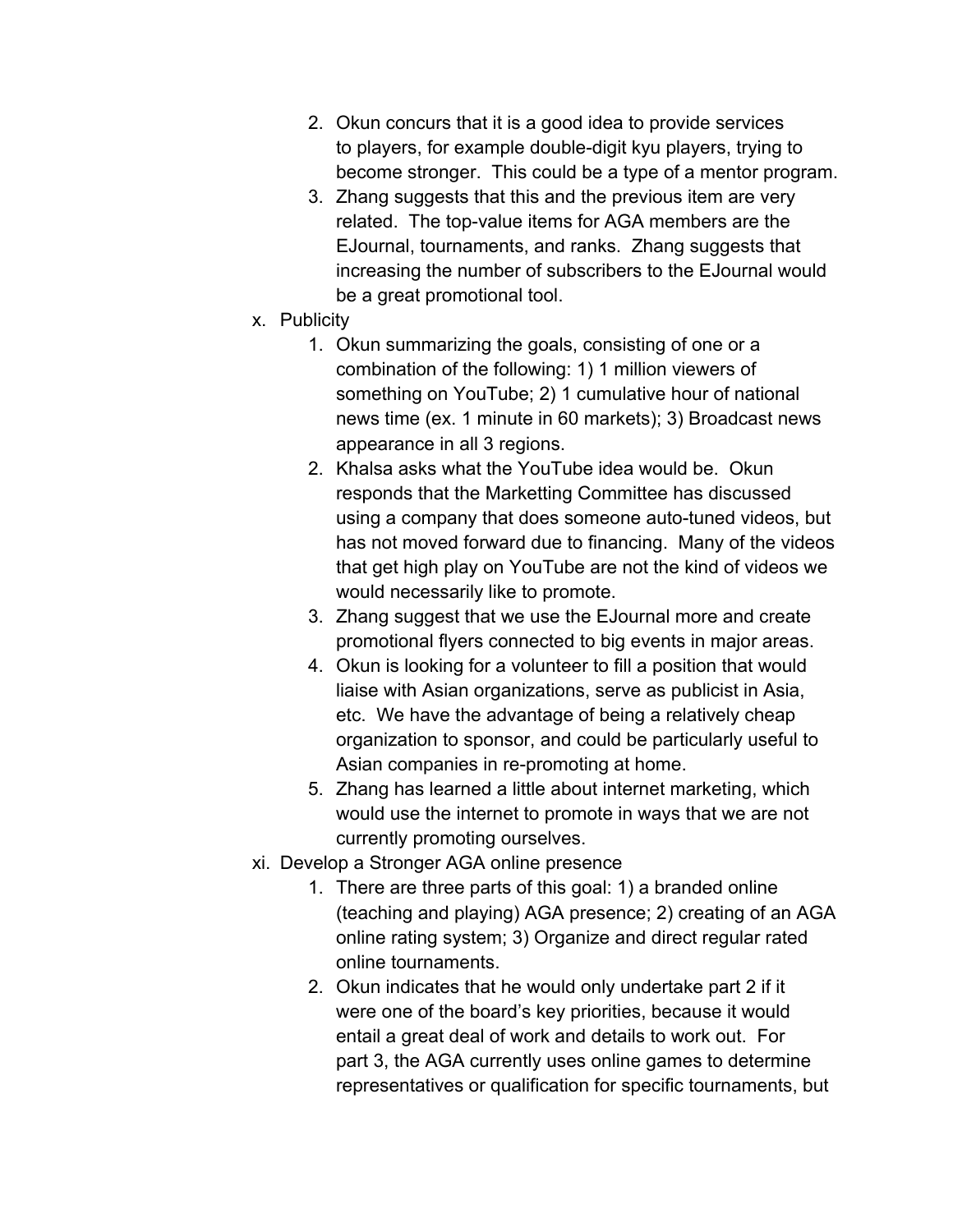does not have rated games.

- 3. Okun indicates that there is a much greater presence for AGA online tournaments now than a few years ago, and that there will be more of a branded presence, simply because that is the way things are trending.
- 4. Khalsa asserts that many of the AGA online tournaments do not appeal to, for example, 6 kyu players like him the way that they do to strong players. He is not convinced that creating an online rating system is as difficult as Okun is concerned it might be.
- 5. Burrall thought that the online rating system is similar to the job of maintaining the ratings system that we have, so maybe it would be better to wait until we have solved our current ratings system problems.
- 6. Okun says it may make sense to wait, although he is not sure that the overlap is huge.
- 7. Smith suggests that to do it properly, we would need to have an automated system that would record the result. We may be able to pay some of the online servers to incorporate this.
- 8. Zhang says that online tournaments are extremely important for remote and kyu players.
- 9. Khalsa says that this would be another member benefit. Players would be required to be AGA members.
- 10.Zhang suggests that we could treat the rating as provisional or something like that, to mark it as different but to still recognize achievement.
- 11.Khalsa and Smith feel strongly that we use our strongly established algorithm for calculating the rating.
- 12.Okun concurs, specifically if we are getting data from a number of different servers, it will only be meaningful if we are using our algorithm.
- 13.Okun relates that Jonathan Bresler has indicated that more rated games to input will not be tremendously more work, but that he believes the additional work will be in getting the system set up.
- xii. School Teacher Certification
	- 1. Okun summarizes that teachers could essentially receive a certificate from the AGA to indicate that they have gone through our course and can teach go in school. He expresses a sincere concern that these people not be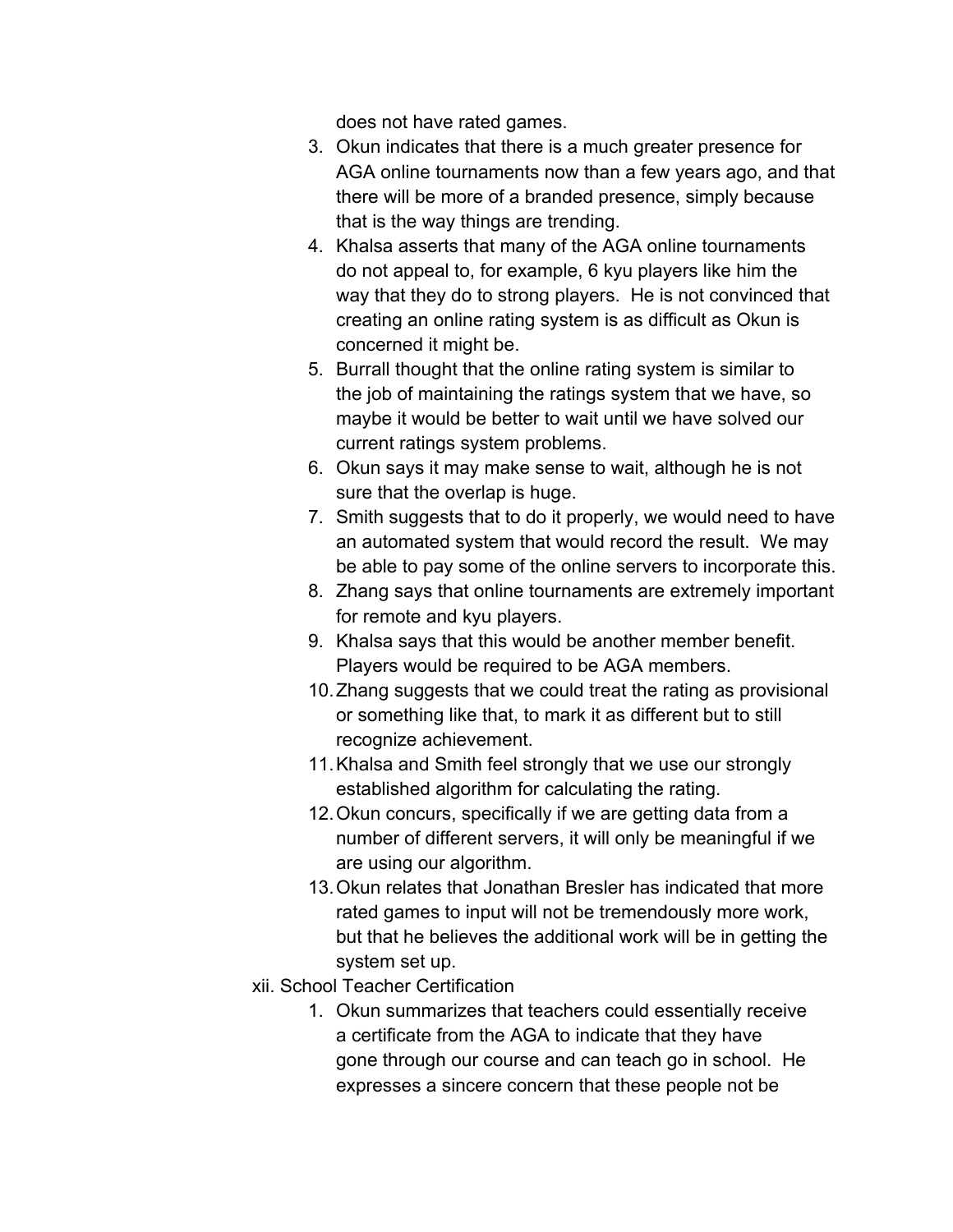confused with professional or strong amateur teachers who are likely of a different caliber.

- 2. Okun reminds the board that we have encouraged a number of a teachers and librarians to teach go, and it may be beneficial for them to have specific credentials to present and put on their resume.
- 3. Discussion of what would be necessary for it be respected as a certificate
- 4. Kirschner indicates that at the Congress, there would be a course spread over 4 days for 4 hours, with 8 different presenters, who would create the course.
- 5. There is significant response in favor of this idea, and discussion of the best way to create a course that would be recognized as a real credential by teaching and other organizations.
- 6. Khalsa asks if this would be a logical extension of the AGF's efforts. Kirschner says that he mentioned it at the AGF board meeting, and there was some interest in funding it, but they would like to know more about the program and about the number of attendees.
- b. Move to choosing priorities
	- i. Okun says that he has taken notes, but with a single exception he give preference to the choices made by the board in terms of which items are most important, but he may work on others as well.
	- ii. Kirschner find the Rank Certificates to be an extremely high priority that can actually reasonably be easily accomplished.
	- iii. Burrall comments that under option 11, having a room staffed by AGA personnel to help beginners would be a direct response to complaints that there are not enough resources for many players.
	- iv. Okun suggests that we consider Rank Certification to be an automatic priority, and that everyone choose 2 other priorities, and the two with the greatest votes will be the additional priorities.
		- 1. Top Priority is Rank Certification, followed closely by developing a stronger online AGA presence.
		- 2. The Board will also give its go-ahead to the teacher certification idea, although giving it less priority.
		- 3. The Board will further discuss the priorities of establishing a mentor system and a "potential member" database, as a priority.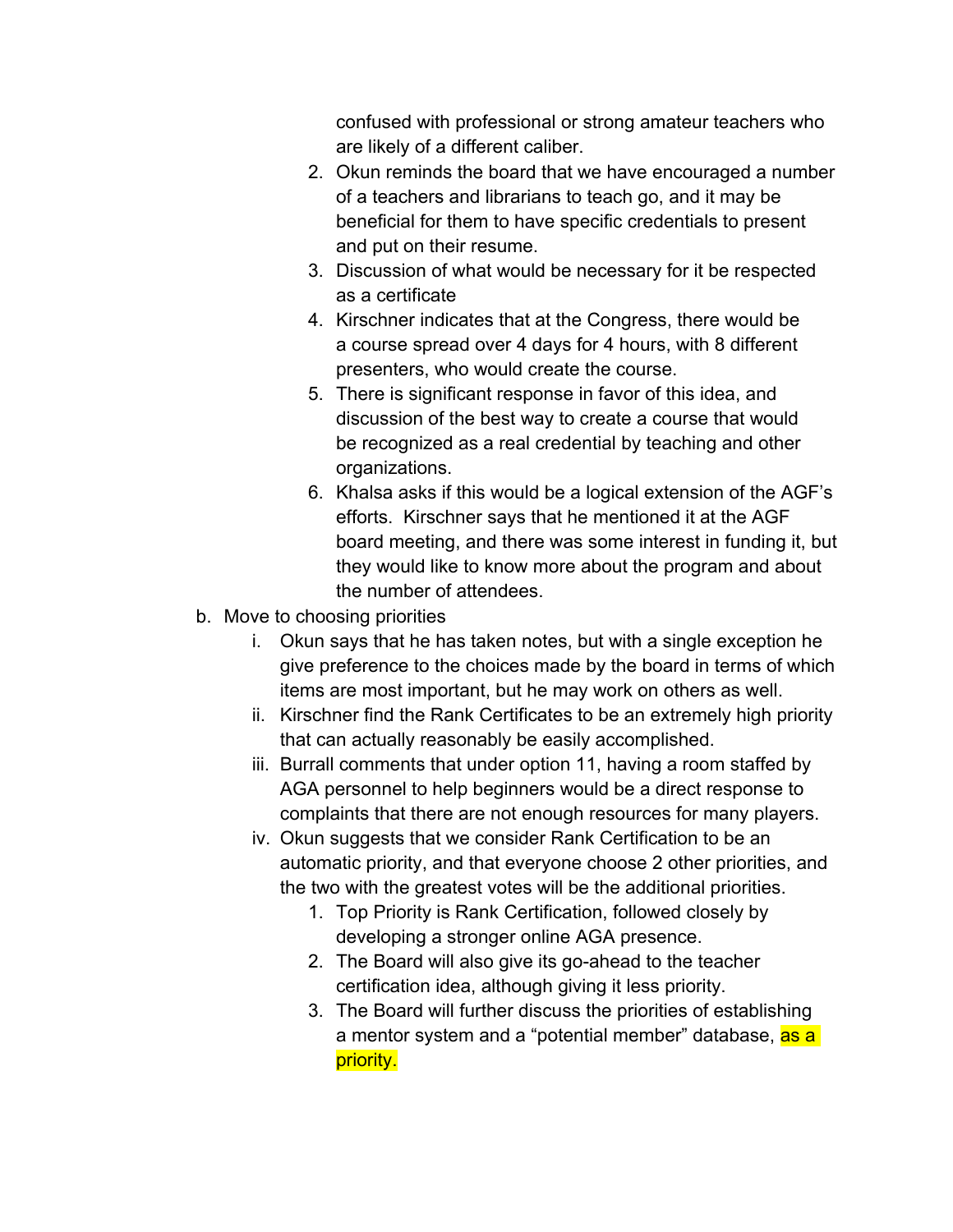- 4. The AGA will work to increase its online presence on go servers, as a way to provide services to members in outlying areas.
- 5. The Volunteer Coordinator will work on the volunteer goal as a multi-year project, with subgoals to be addressed as data making it possible to do so is collected.
- c. Barber moves to accept the priorities listed above. Khalsa seconds. Unanimously approved.
- 5. USYGC Tournament Prizes
	- a. Paul Barchilon has asked that the AGA give prizes to the Junior and Senior champions of Congress registration in light of the changes in the purpose of the tournament.
	- b. Khalsa moves that we approve prizes of up to \$2500 for the Junior and Senior winners of the dan brackets of the USYGC tournament.; Barber seconds. Unanimously approved.
- 6. President's Report
	- a. Questions about a lag in updating ratings
		- i. Specific complaints received from the Bay Area and Colorado about how slow the ratings have been updated.
		- ii. Okun indicates that the tournament cannot be rated until all questions about the membership having to do with the tournament have been solved. (For example, new members, returning members, and questions about memberships). The ratings coordinator then inputs the data once per week.
		- iii. Barber comments that from the quarterly tournaments he has run in the Chicago area, there have been few complains.
		- iv. Khalsa indicates that he has run into membership issues more than ratings issues.
		- v. Burrall wonders if this is a problem associated with the fact that the Bay Area tournaments sign up a number of new members, and make use of promotional memberships. He is not sure if some paper documentation is used or if it is mostly electronic.
		- vi. Okun and Burrall determine that the problem probably occurs when there is a 2 week delay because of membership issues, and the next tournament is quickly approaching, so this creates concerns among players and organizers that they may not have updated information.
	- b. There is a new go server, "Go 9 dan." They have organized a 10 game series between Gangshang Shi, Andy Liu, John Lee, and Lee Sedol. They have also set up a very strong player tournament (8 dan+), and